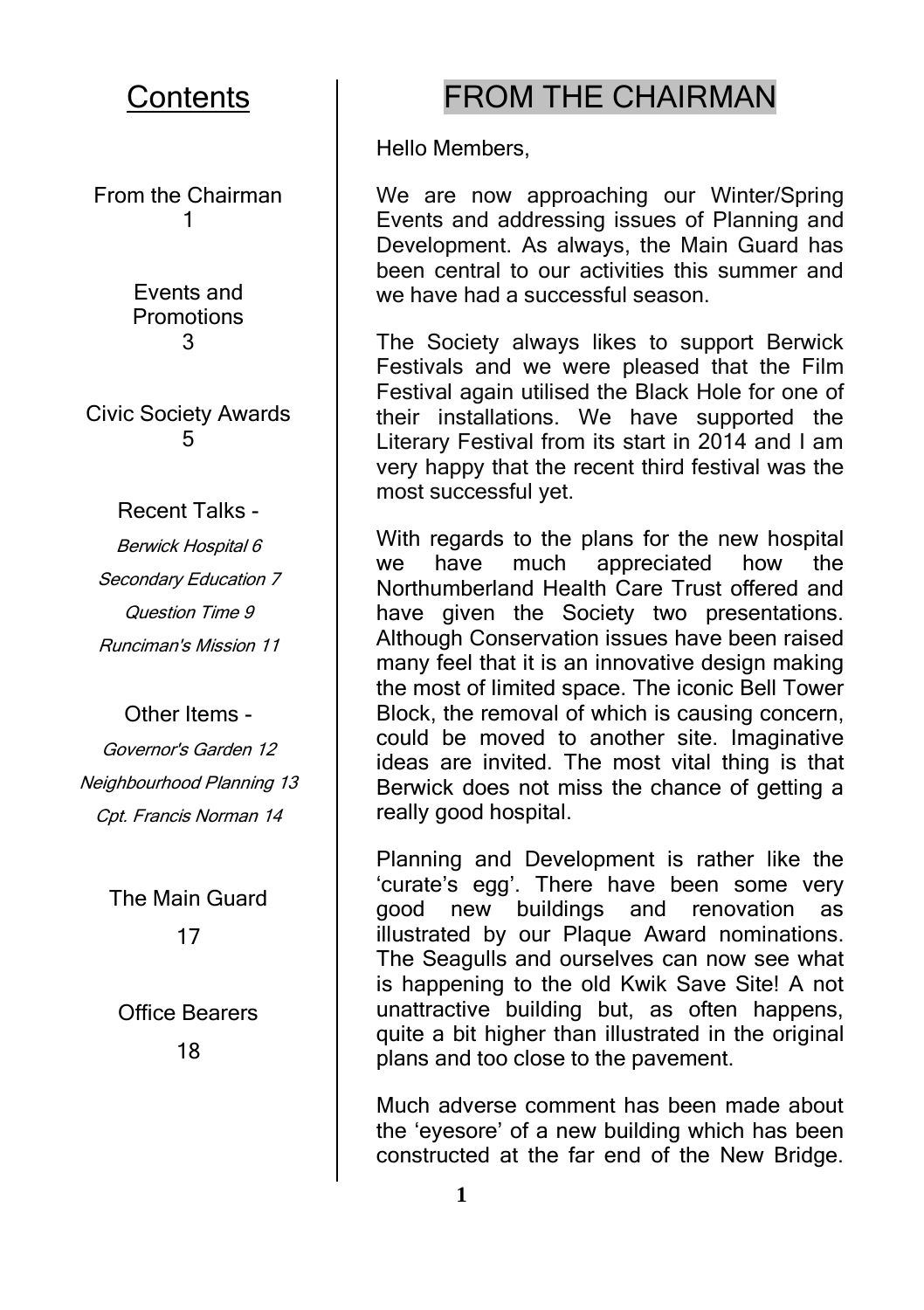The constant query is how this ever got through the Planning channels It is situated in one of the most prominent entrance and exit roads in Berwick involving the A1 and Border routes.

The controversy concerning The Chapel Street Car Park still rages and demolition work has already started on the neighbouring vard. It is astounding how all the issues of: damage to an historic residential area; diesel pollution; large coaches getting stuck in the narrow junction of Church Street, Hide Hill and Marygate, have been completely ignored. To say that Berwick is going to be greatly enhanced by a small coach park in a totally unsuitable area of the town is absolutely ridiculous. It is hoped that there will be a public enquiry.

Sadly, two of our long standing members and one friend of the Society died over the last few months.

Francis Cowe, well known acclaimed Berwick historian and Honorary Member of the Society died on  $24<sup>th</sup>$  May. It is understood that his son Jonathan is compiling a history of both his parents.

Alan Seymour, a very successful architect in both Britain and Canada, died on 25<sup>th</sup> August. I remember him on our Executive before he had his strokes and how he greatly contributed to the work of the Society.

Janet Clare-Dean died in the Freeman Hospital in Newcastle at the beginning of October. She will always be remembered for her forensic research into the Governor's Garden and also as a citizen of Berwick who constantly fought for honesty and good development. She will be greatly missed.

After the AGM in April, there were vacancies in the Office Bearer list. I am very pleased to report that two have now been filled: - Michael Gallico is our new Honorary Treasurer and John Webster, Deputy Vice-Chairman. The position of Hon. Secretary has still to be filled. Catherine Seymour, Vice-Chairman, has been acting Secretary and I am very grateful indeed for all her work especially with the great sadness she has had in her life with the death of her husband, Alan. She is also Membership Secretary, and has recruited a good number of new members.

The membership list is very strong at the moment and the Committee Structure is strengthening. If any member is really interested in the work of the Society and would like to join our Executive or Sub-Groups, please contact either Catherine or myself.

Elaine Paterson has recently retired from being our representative on CAAG to concentrate on the Neighbourhood Plan which seems to be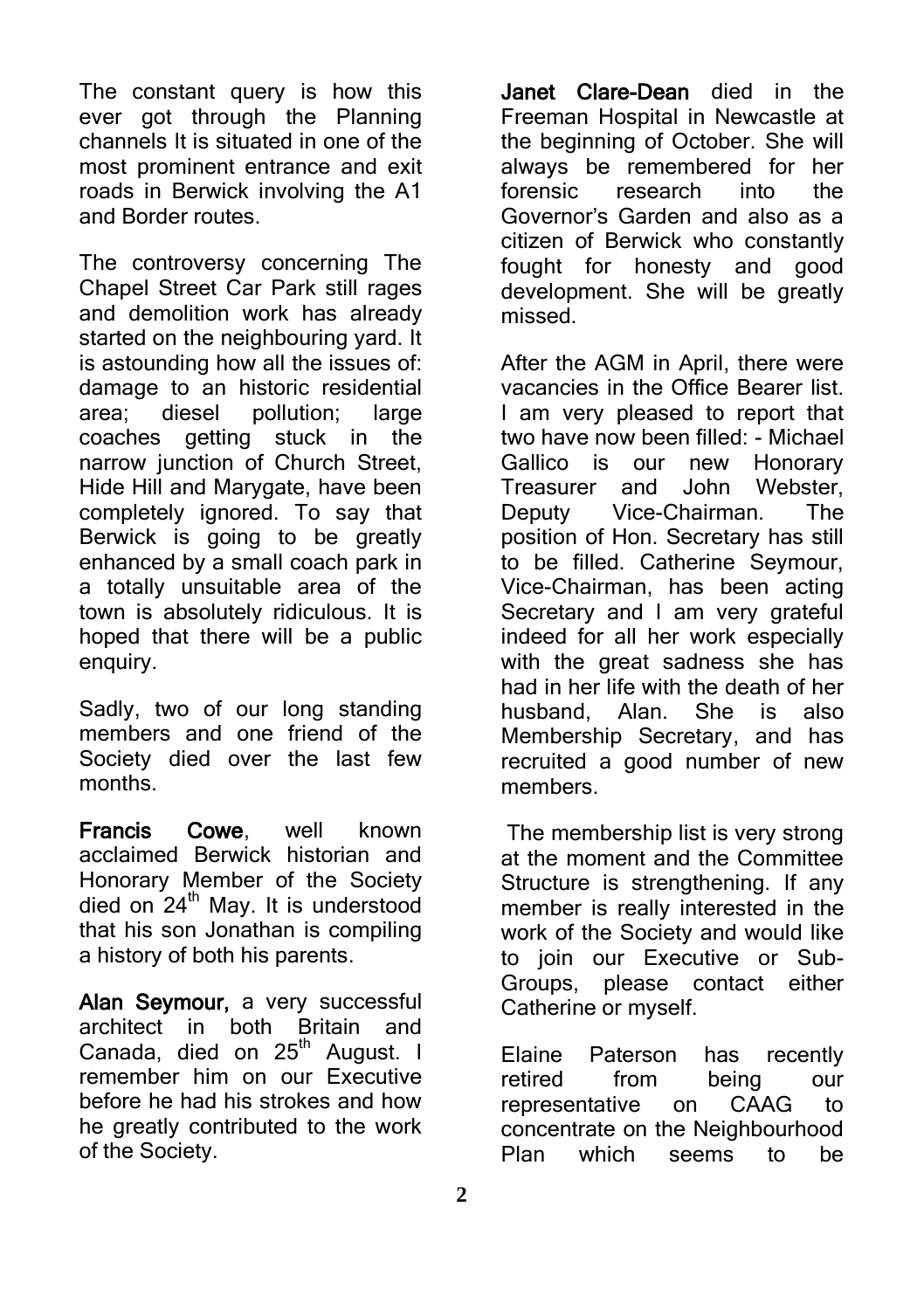progressing well in some of the Groups. Dr Catherine Kent, a member of our Executive is now our representative on CAAG. As an architect and archaeologist she should bring invaluable experience to that Group.

Finally, I should like to wish all members a very happy Christmas and New Year and look forward to seeing you at our Events.

#### Zoreen Lady Hill

## EVENTS AND PROMOTIONS

Since the AGM we have had wellattended and stimulating meetings with good speakers, including the panel on  $13<sup>th</sup>$  July at our Question Time session. Later in the Newsletter there are abridged versions of Michael Cullen's Berwick Advertiser reports.

On 26<sup>th</sup> May we held our annual Main Guard Exhibition Party with around sixty attending, which included The Mayor, Cllr. Ivor Dixon and The Sheriff and Sheriff's Lady, Mr & Mrs Brian Douglas.



As always, it was a very enjoyable occasion with one long-standing member saying that it was the best we had ever had! Many thanks to those who helped and contributed,

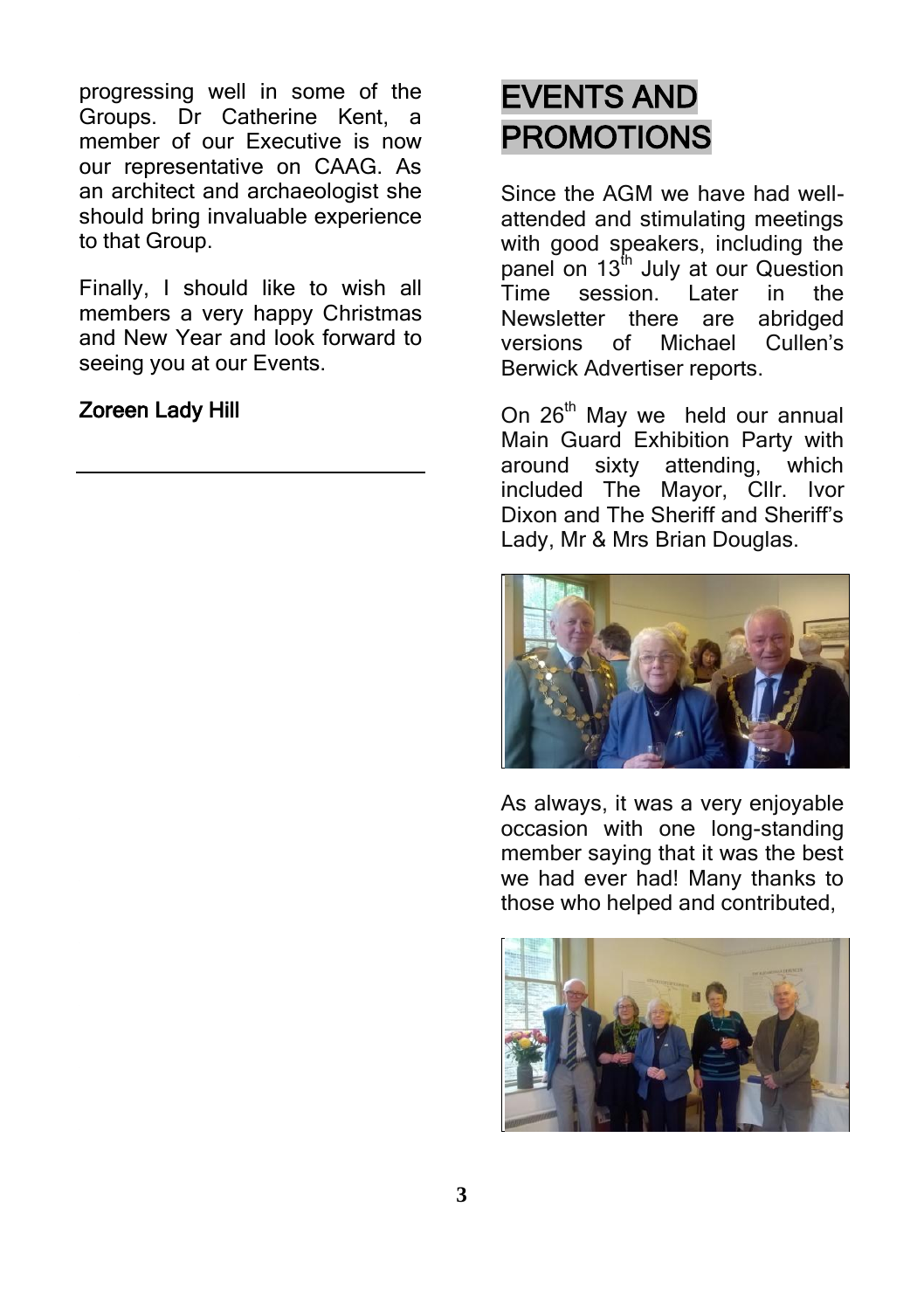Heritage Open Days took place on  $10^{th}/11^{th}$  September and seems to have been generally very successful in the Town. We had the Main Guard open for extended hours and stewarded The Gun Powder Magazine. Attendances were good – a total of 297 in the Main Guard over the two days and 322 visitors to the Magazine.



At the moment we are looking forward to a meeting on  $9<sup>th</sup>$ forward to a meeting on November concerning Children in War, to include a presentation by Brian Devlin of the Children's War Museum. This will be very appropriate for Remembrance Week and topical with current world affairs.

Also, on the  $11<sup>th</sup>$  November we shall be holding our third Remembrance Service at the Main Guard. This year, of course, is the 100<sup>th</sup> anniversary of the Battle of the Somme.

Please note that the Xmas Party takes place on  $16^{th}$  December, not<br>the  $9^{th}$  as indicated on the as indicated on the calendar. This had to be changed due to the caterer's commitments.

It s always a good occasion, so it is hoped that as many members as possible will attend. The information sheet and application for tickets form is enclosed with this Newsletter.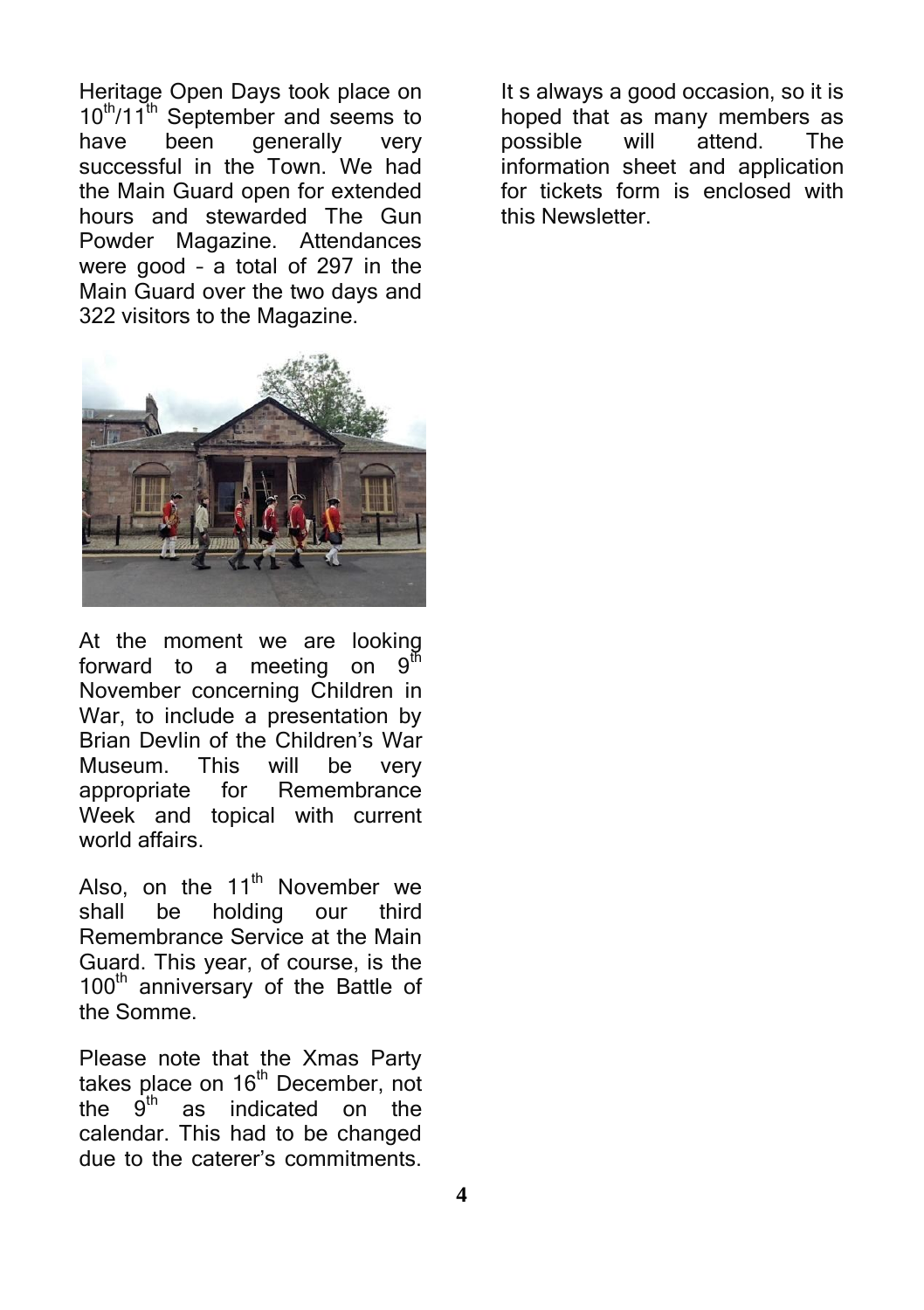### CIVIC SOCIETY AWARDS

On 7th July, Chairman, Zoreen Hill and Vice-Chairman, Catherine Seymour attended The Longridge Towers School Foundation Day and Prize giving when our annual award was presented to Martine Veirling Van Tuijl. Martine is an outstanding student who is now Head girl at Longridge. She has made a great contribution to the community with her charity work and also in the Performing Arts in Berwick.



Then on 9th July, Zoreen and Catherine (who also helped the organiser, Raine Bryant) attended an Award Presentation in Spittal's United Reform Church, formally St. Paul's Church for some of those who had contributed to the Spittal Litter Campaign (photo below). The Civic Society had donated a voucher prize which was won by The Spittal Church Youth Group. Spittal has for some time been in the forefront of litter clearing in the Town.



At present we are making arrangements for our annual award to a pupil at The Academy.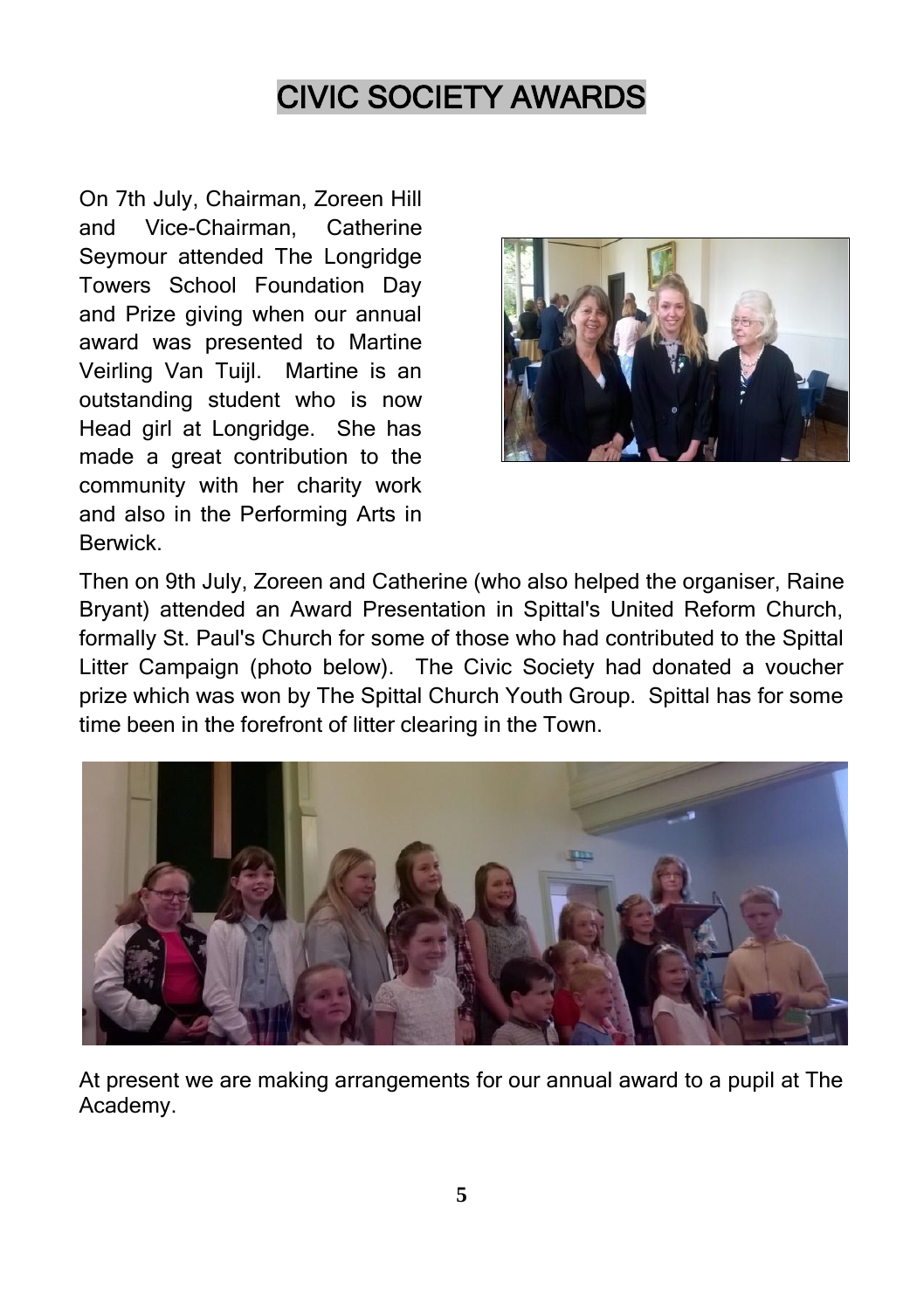# RECENT TALKS

#### BERWICK HOSPITAL



On the evening of Wednesday, May 11th, the Society was given a presentation on plans for the new hospital. This was delivered by Tim Kilpatrick of IBI, who was introduced by Paul Brayson. Both stressed that their expertise lay in architectural development and so they couldn't say a great deal about health care.

Future plans were made admirably clear, an informative talk being illustrated by a series of drawings, diagrams, and photographs. These were though, we were reminded, only plans and feedback was encouraged. When finalised, the completed plan would be to

achieve planning permission in the way of an ordinary submission.

Built in 1874, the hospital in Low Greens took over the functions of the Bath House and Infirmary, which had been carried on elsewhere in Berwick. Since then it has expanded with buildings in a variety of styles. It is a prominent but constrained site pretty much filled by development. It was by no means ideal as the place for a fresh build - the entire present site is to be demolished, including the Bell Tower - so other alternatives, such as Academy land, were looked at, but with archaeological work now complete at the hospital site, it was thought to be the most practical choice. There will not though be much 'elbow room' for any future expansion.

It is envisaged that building will start in the summer of 2017 and take about three years. At first, this was seen as a move in four stages but this has now been got down to a single phase, thus shortening the programme. Every effort will be made to ensure minimum disturbance to residents during construction. Then, as the neighbouring GP Practice will be moving into the building, the traffic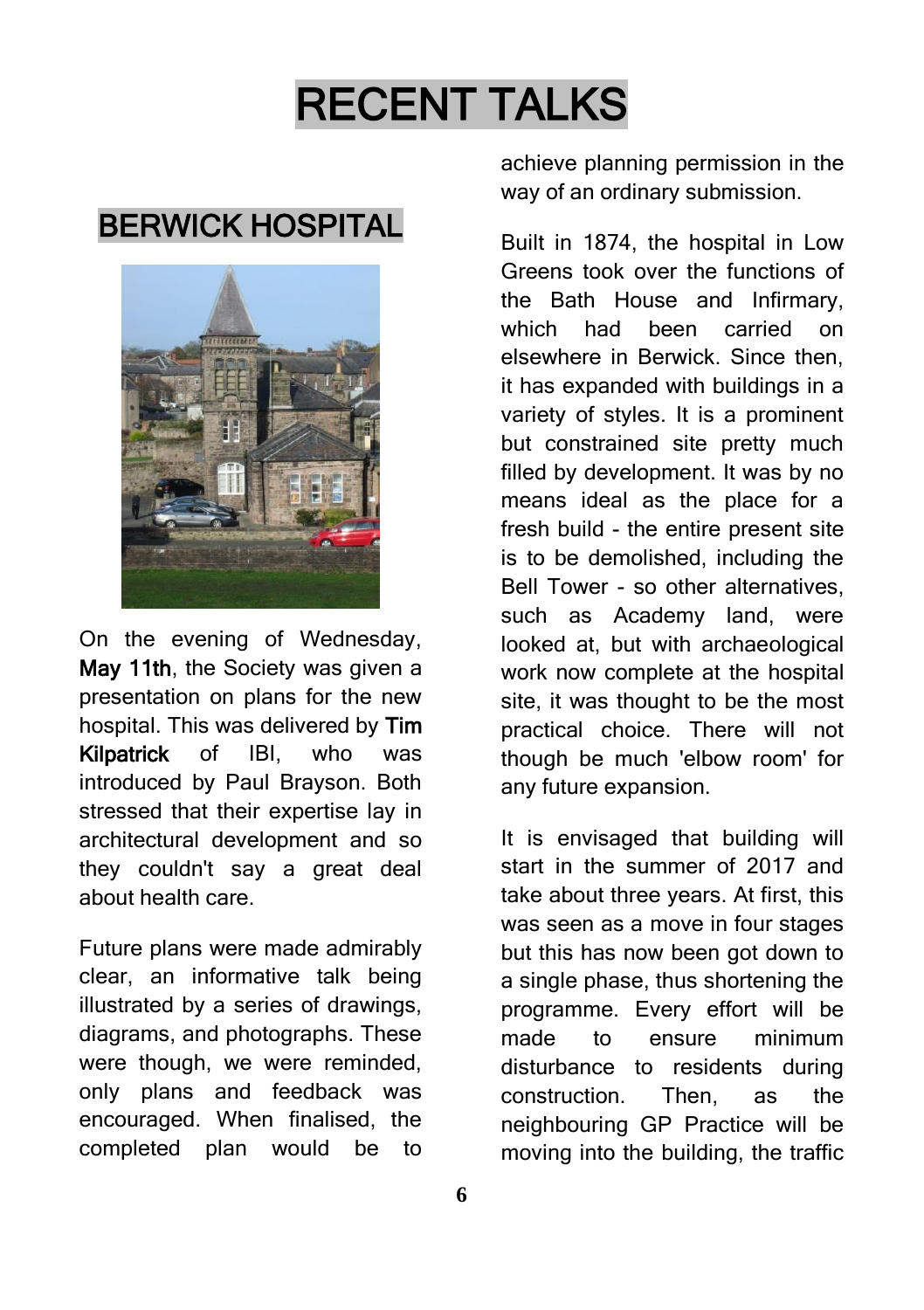flow would be unlikely to be much different from todays.

It will be a substantial building, occupying 7,600 square metres, but the aim is to make it seem more approachable with the appearance of interlinked buildings, blending with the local character and not being too tall. Stress was laid on the importance of good interior design which is to include a courtyard which could seem like a pleasant surprise. Altogether the illustrations suggested a pleasingly bright and spacious ground floor area. On arrival, a patient would find a single entrance and a multi-skilled receptionist. Where to go would be clear. There would be a good deal of busy bustle on the ground floor while in-patient accommodation would be on the quieter floor above.

A lengthy questions session showed that this is a matter of keen local interest.

#### **SECONDARY EDUCATION**

On the evening of Wednesday, July 8th, Tim Manning, Head of Berwick Academy, gave the Society a joint presentation under

the title of 'Secondary Education within the UK' Speaking first. Tim Manning explained the width of the title as reflecting the fact that some of his school's pupils come from north of the Border. Those joining the school since 2011 would have been taught in accordance with the Curriculum of Excellence.

Turning to England's system, he denied the often heard assertion that exams had got easier. Rather it was that they now tested different skills. Whereas questions used to rotate in a fairly predictable sequence over the years, and with a broad range of optional questions, there was no longer any choice. Then, while learning a geometric theorem by heart used to be all that was asked for, this knowledge now has to be used to prove something else.

In 2000 schools were given a new curriculum for A&S levels. Much of this was though rushed through in order to have it finished before the General Election. The results of this haste are that the greater part of it is still to be accredited by Ofsted.

He wondered whether those who seem so impressed by the Chinese system would remain so if they saw what actually happens in it. Miked-up teachers confront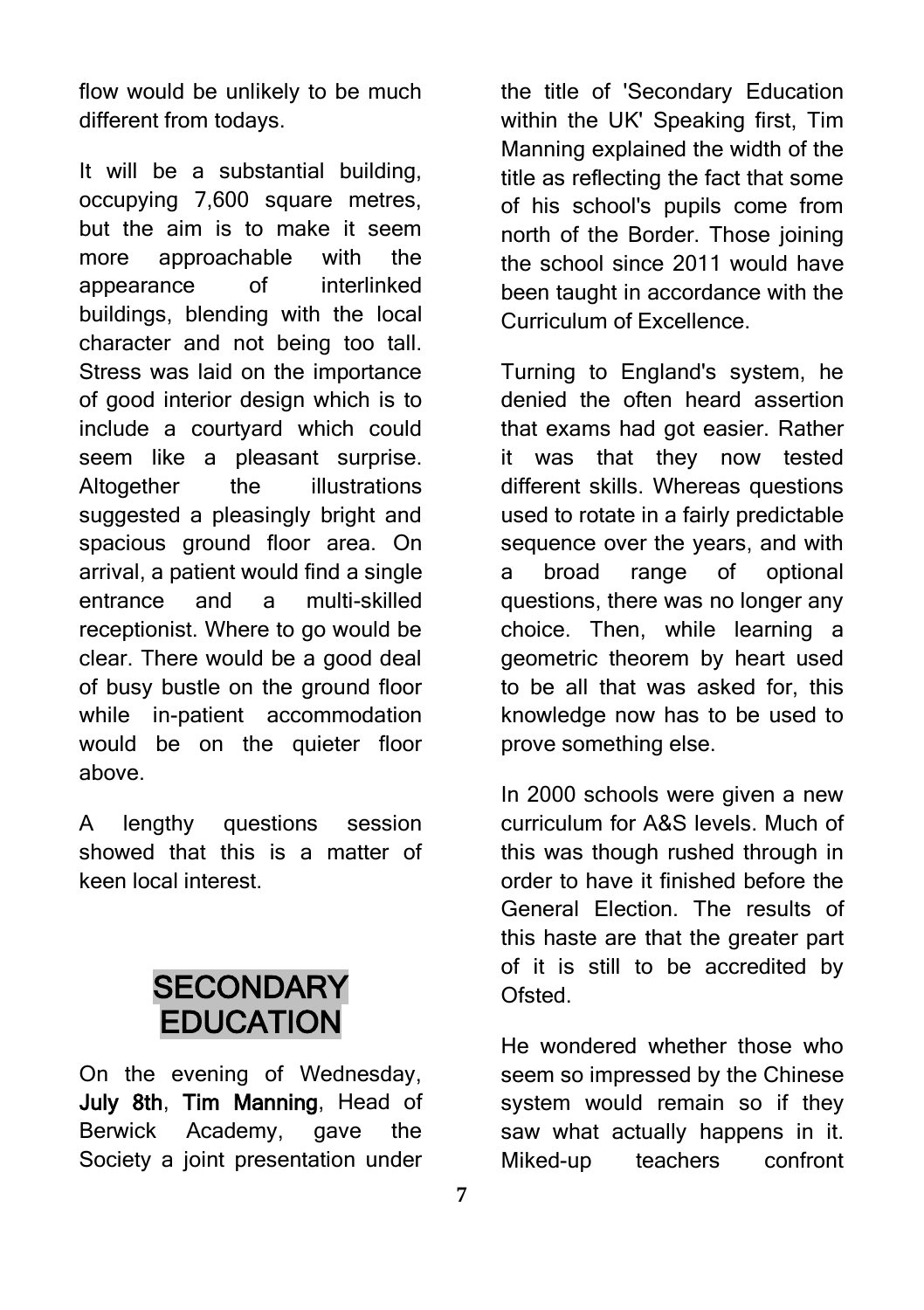classes of 65-80 pupils in which there is no interaction and few happy pupils. The pressure to get good grades is such that there is a high suicide rate.

Alex Widdowson stressed how much rides on exam performance in an extremely competitive employment era. Pupils are now evaluated over eight rather than the former five subjects. Of these, English and Maths are doubleweighted, and English has been made harder. Since 2014 less weight has been accorded to vocational subjects and this could disadvantage a pupil who excelled particularly at Art. Another change has been the ending of coursework done in school time and a move to terminal exams.

She demonstrated how technical the assessment has become, instancing a pupil's showing that would have passed muster in 2013 but would no longer do so. In the latter case both the school and the child would be deemed to have failed. Worse, these weighting changes have not been generally made public. Crucial though exams are, the broader ethos of a school, with a love for children at its root, should never be diminished.

**8**

Tim Manning then returned for what he termed a 'rant'. First target was the Scottish inspection system, and a question as to the competence of teams that appeared to have so few teachers in them. Ofsted's English inspections are data driven and the downplaying of vocational courses may not do much for the selfesteem of the more practically minded. The former system for Independent Schools was usually led by a retired Headmaster and was usually a positive experience for a school, helping it improve its ethos. That has now been dismantled with the quality of teaching no longer being inspected but 'legal compliance' being the sole yardstick. This though now involves more than 650 items.

From the floor, issues raised included grade inflation, social mobility, integration with industry, manners, the place of the social media, and interview skills. From the platform there was a stress on the need to appreciate the scope of individuality and that education should be seen as offering an 'opportunity to excel'. Concluding the evening, Zoreen Lady Hill warmly thanked both Heads for their participation at such a busy time of the school year and remarked on the increasing degree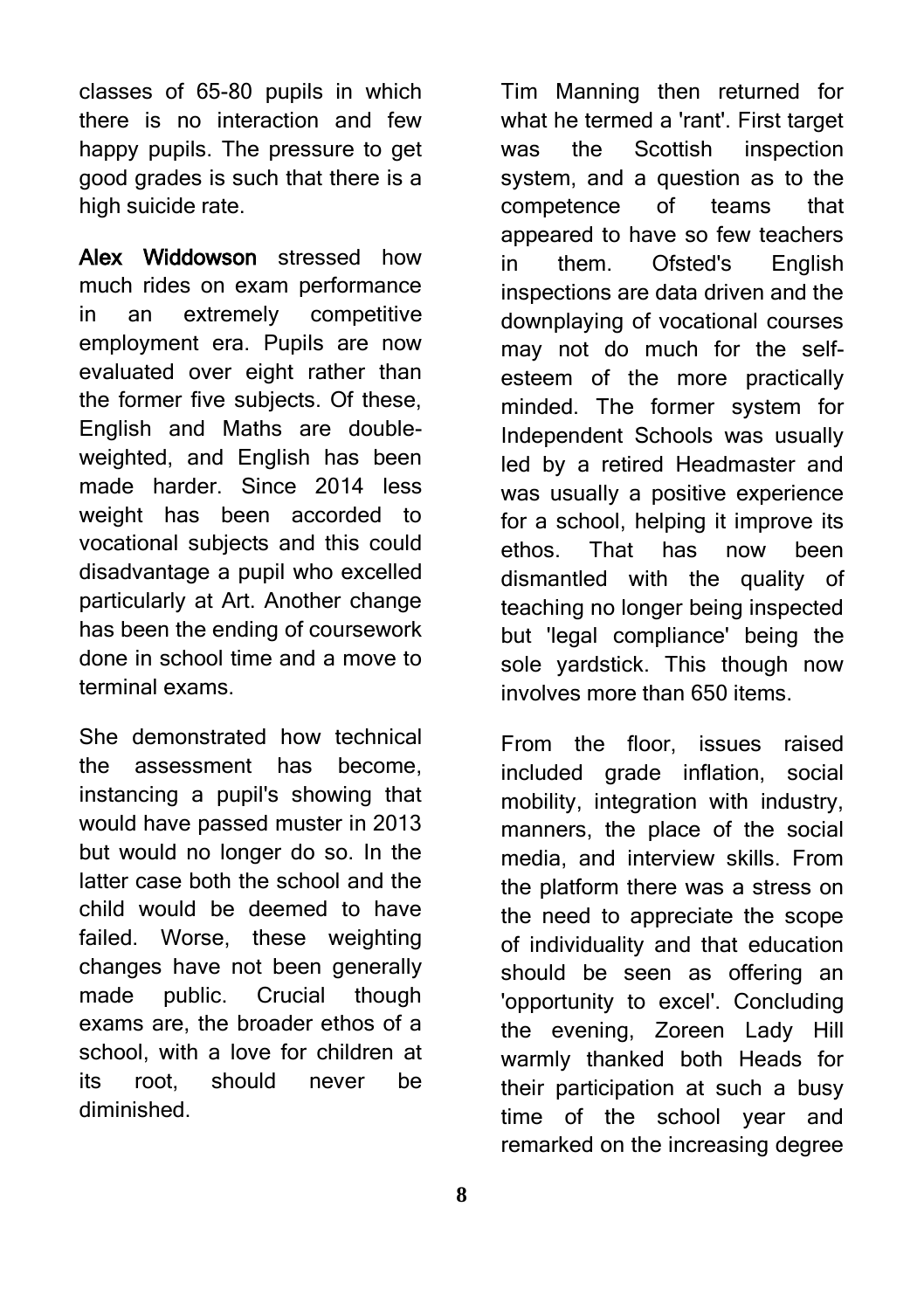of co-operation between State and Independent Schools, while wishing Tim Manning well on his retirement from Longridge after his productive time there.

#### QUESTION TIME

On the evening of Wednesday, July 13th. The Civic Society held another of its Question Time meetings. The panel consisted of the Deputy Mayor, Gregah Roughead, Steve Scott and John Webster.

Leading off, Gregah Roughhead spoke of some of the problems facing youth in Berwick today. One of these was the unduly prevalent problem of mental health which in some cases had led to suicide. He contrasted the ready treatment of physical injury with the long wait for any kind of referral and suggested a need for a drop-in centre. Youth did too seem to have been short-changed when the seeming promise of a Northumberland College extension at the Kwik-Save site came to nothing.

Acquiring Foundation Level skills could enable more young people to stay and work in Berwick. His method is to target groups within the 20-30 age group, ask them questions, and in so doing get

something to put in the Neighbourhood Plan. He thought too that there was rather too much emphasis on north-south travel at the expense of cross-Border links.

Steven Scott described himself as a 'facilitator' in regards to his work on the Neighbourhood Plan, in particular with his participation on the tourism working group. The plan originated in 2011 legislation and was designed to let local communities have some kind of say in development. It is though a lengthy process involving public consultation, the collection of evidence, the framing of policies, the publishing of a draft plan and getting feedback, and, if the County Council is happy with the plan, scrutiny by an independent assessor and, finally, a referendum. Once completed, the existence of this plan should expedite planning decisions. The Tourism Group has a good deal of local knowledge but invites specialists when needed. Areas of particular interest are the development of the Heritage Hub, cycle tourism, and prospects for the Quayside and river. Other concerns are accommodation, parking, signage, the size of the Area of National Beauty, and the incorporation of Tweedmouth and Spittal into all relevant planning.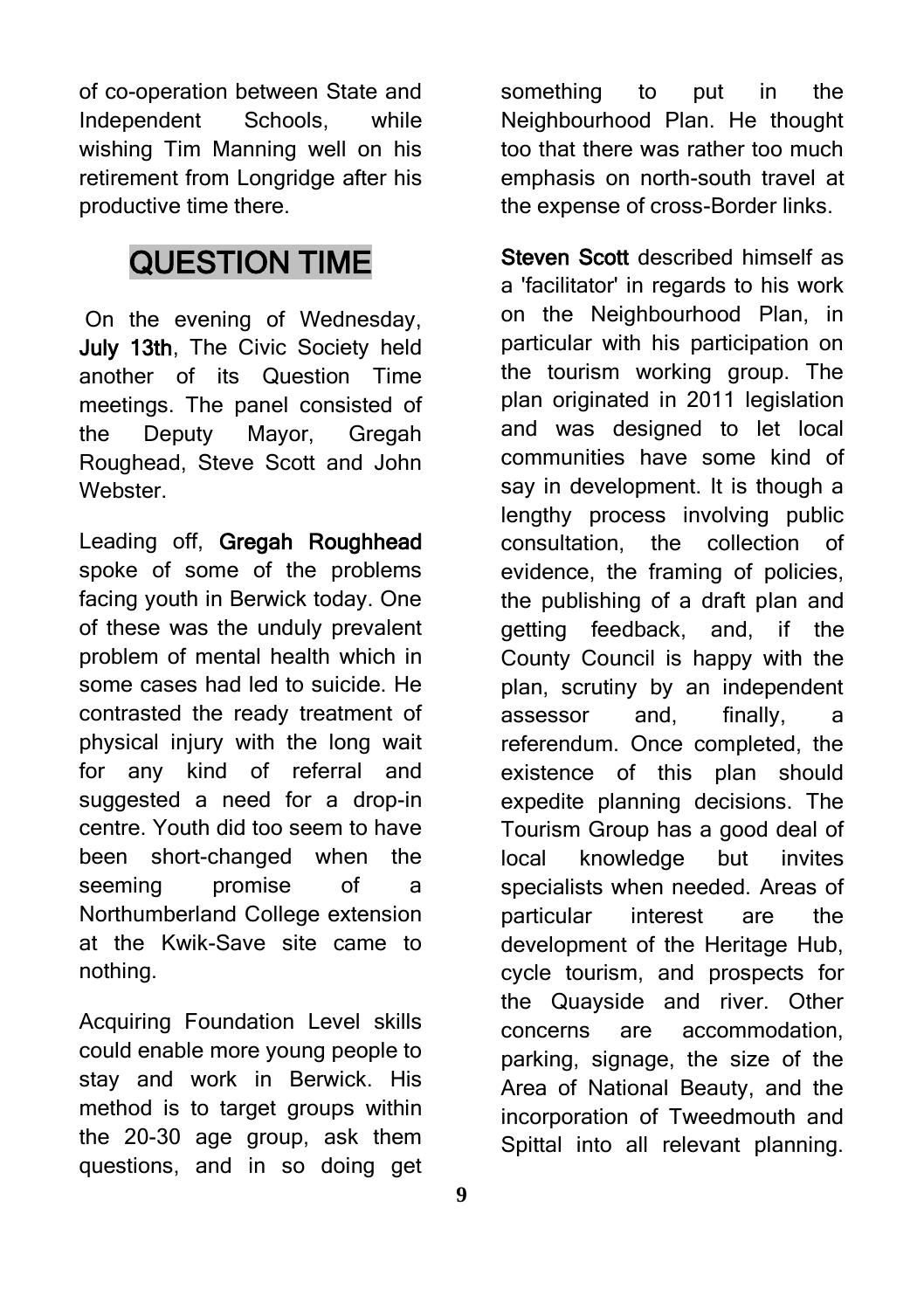He stressed though that things are still very much at the fact-finding stage.

John Webster then spoke under the title of 'An Incomer's Point of View' having been in Berwick for a year. He started by mentioning some positive aspects. These included the panorama of the river and walls with Berwick being one of the 'best preserved walled towns'; the 'Dubrovnik of the north' one visitor had hailed it, suggesting it was rather underrated. Against that had to be set Marygate, which was more like a thoroughfare, poor signage, and a need for more attractions to get people to linger for longer. He saw a potential for more heritage walks and for promotion of cycling projects.

More specifically, he outlined three projects. First, he saw a need to enhance Marygate by reducing the traffic flow and giving it more of a sense of being a 'shared space' and a 'softer street'. One way in which through-traffic flow could be reduced would be by the closure of the Old Bridge to vehicles. The next suggestion was for a Visitor Centre on the Quayside and with more use of it: possibly visitor trips by boat to Lindisfarne. Then a small indoor market which could be a forum for the sale of speciality

foods was proposed. Illustrations of the type of changes talked about were provided from various locations here and abroad. After the completion of the Neighbourhood Plan, projects had to be identified which would be carried out by a local delivery team with a ring fenced budget.



A shared space town centre

John Webster mentioned a couple of recent reports on traffic and travel management and wondered whether either was under any kind of active scrutiny. This theme was taken up by many from the floor who wondered how it was possible to actually make something happen. One speaker thought Berwick people 'treated with contempt' by the County Council and saw little attempt to join up projects in a meaningful way. Particular issues mentioned were the future of the Sandstell Road Car Park, very much seen as deprivation of a local asset, the moving of the tourist office - 'ludicrous', the siting of the coach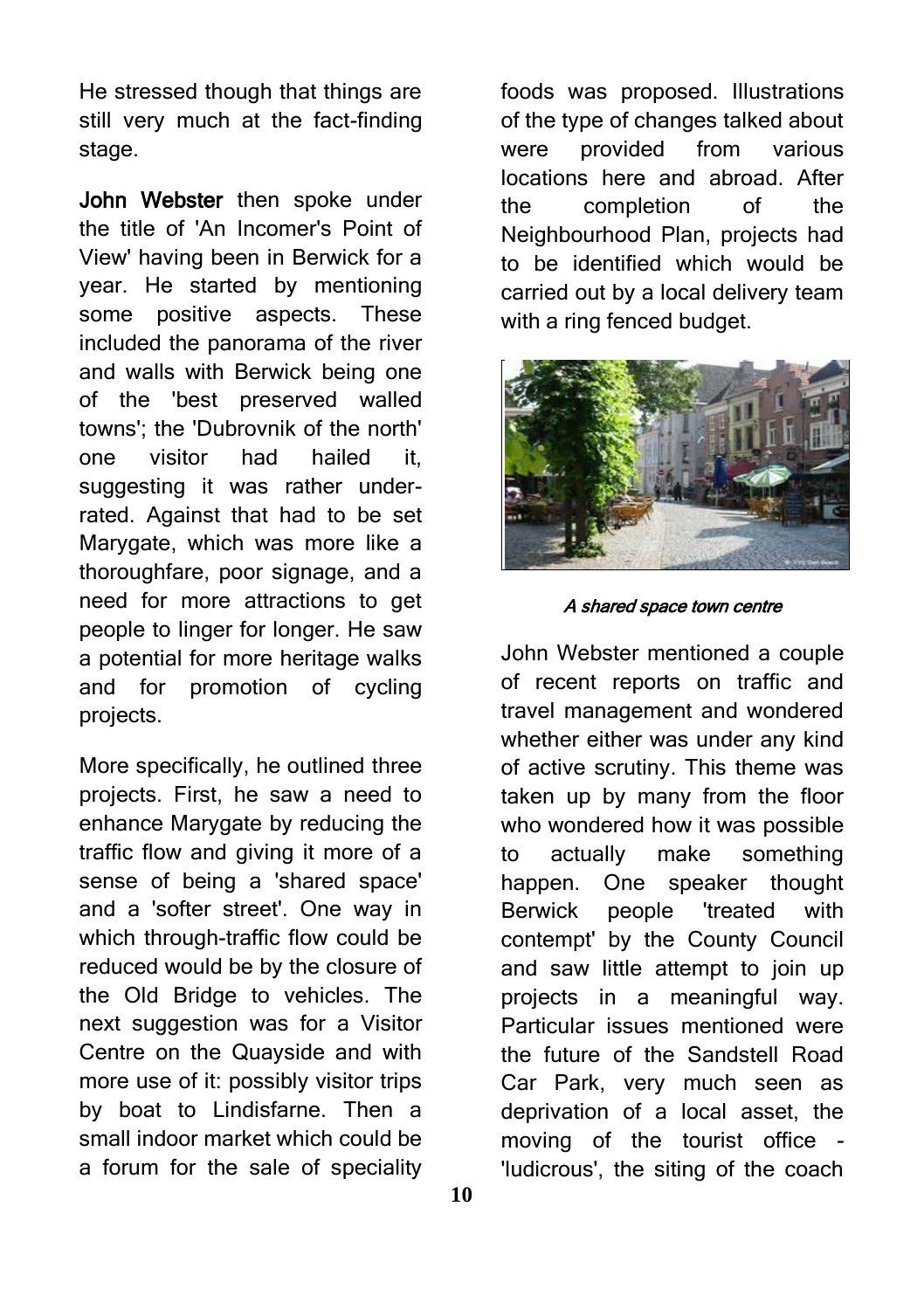park and the traffic problems likely to arise from the opening of the Sandgate Hotel.

The Chairman, Lady Hill, thanked each of the speakers for the 'detailed analysis' they had shed on aspects of Berwick life.



A Berwick Indoor Market?

#### BERWICK HISTORY/ BCS JOINT MEETING

On the evening of 19th October the History and Civic Society held a joint meeting. The speaker, introduced by the history society's chairman Bernard Shaw, was Mike Fraser. His subject was The Forgotten Appeaser - Viscount Runciman's Mission to Czechoslovakia. As well as tracing the course of the mission, he gave one of the most lucid accounts of the events immediately preceding the Second World War that one could hope to hear.

Born in South Shields, Runciman inherited the considerable wealth that his father's shipping business had generated, and which enabled the purchase of Doxford Hall. He went into politics with the outlook of a moderate Liberal of the laissez-faire persuasion and held significant offices of state, though was never a very successful minister.

As an individual he was hardly charismatic, having rather the bearing of a back-room person. A French diplomat found him "cold and impassive", and rather like someone "fallen from the pages of Dickens". At the time of his mission, for which he was not first choice, he was a rather unhealthy 67, rather keener on his hobbies than long-distance diplomacy.

A look at the map of Europe at this time showed the vulnerability of the recently created Czechoslovakia, with its substantial number of Sudeten Germans, Chamberlain believing that the desire for a Greater Germany was the limit of Hitler's ambition. Hitler, though, had already decided it would be 'wiped off the map'. Mediation involved contact with some unusual characters, such as the Princess Stephanie, Hitler's 'spy princess', and the supposedly independent Henlein, who was, in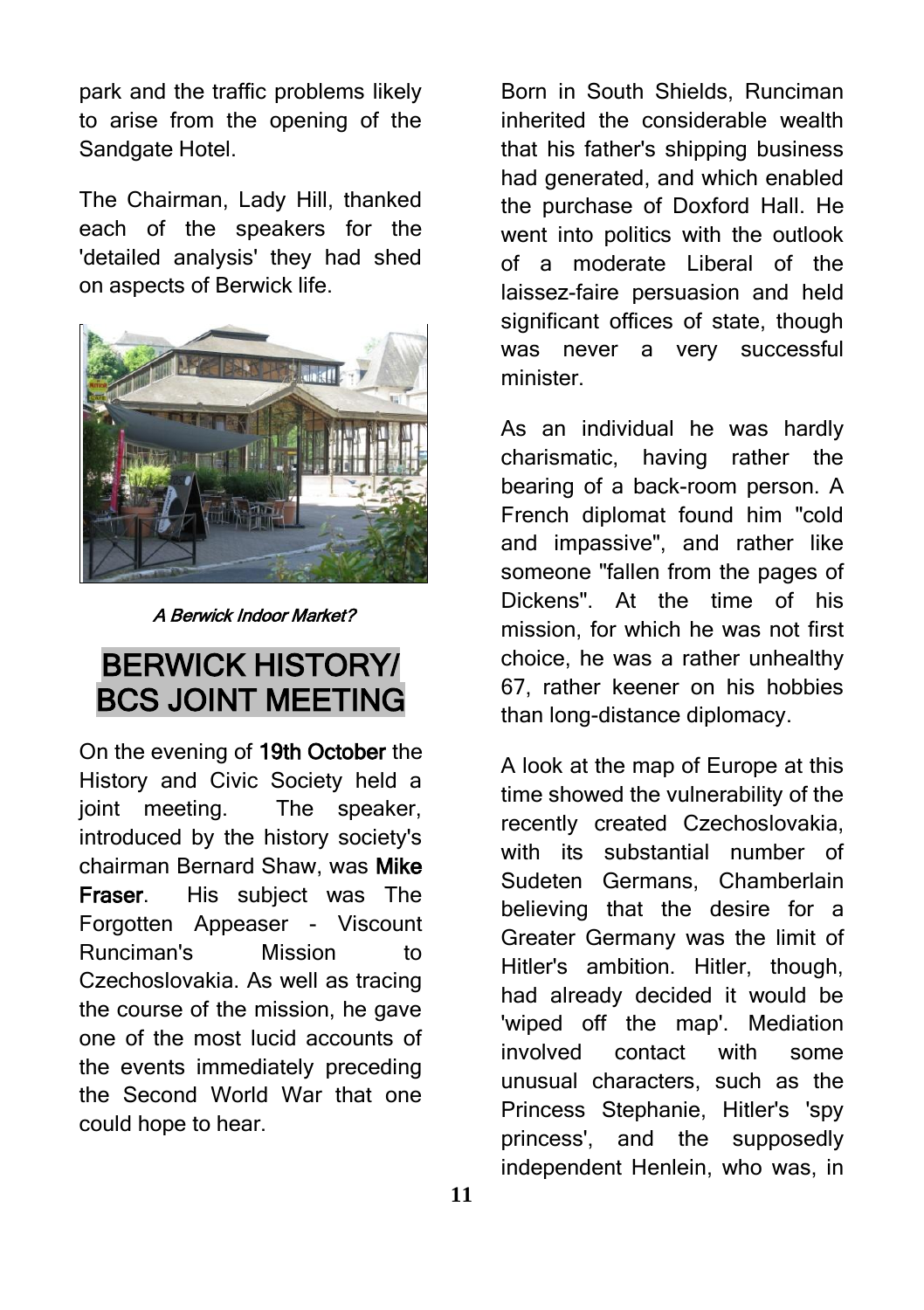fact, close to Hitler. Runciman's insistence on ample leisure time at weekends led him to spend a good deal of time with the Germans until a death threat drove him to the British Embassy. Benes, the Czech president, who had little time for the Sudeten Germans, in the end capitulated.

The mission was a PR disaster. In Churchill's words, the settlement was a "total and unmitigated defeat". According to a witness, Runciman on return looked 10 years older and a broken man. He resigned from the Government on the invasion of Poland.

# OTHER ITEMS

### GOVERNOR'S **GARDEN**

The nature of any development within the walled garden at the old Governor's House at Palace Green was the subject of much discussion over the past decade with various proposals made and rejected as inappropriate for the area. Eventually, Lindisfarne Homes Ltd was given planning permission to restore several buildings attached to the Governor's House, and thought to date from the 1850s, and for the

construction of fifteen new houses around the periphery with a landscaped central area. The work is now nearing completion and in my opinion (admittedly biased as I have bought one of the restored houses) is an attractive development that has enhanced the garden area which had become a derelict site in recent years.

The garden is being laid out at the moment as seen in the recent photo, which shows the path being laid to a central circular area that will have plants growing on trellis and seating for the residents to use during the scorching Berwick summers.



The Governor's House itself dates back to 1715 and is thought to have been designed by Nicholas Hawksmoor (who also designed the stunning All Souls College in Oxford) as part of the Berwick garrison barracks. Originally built for the Military Governors, it was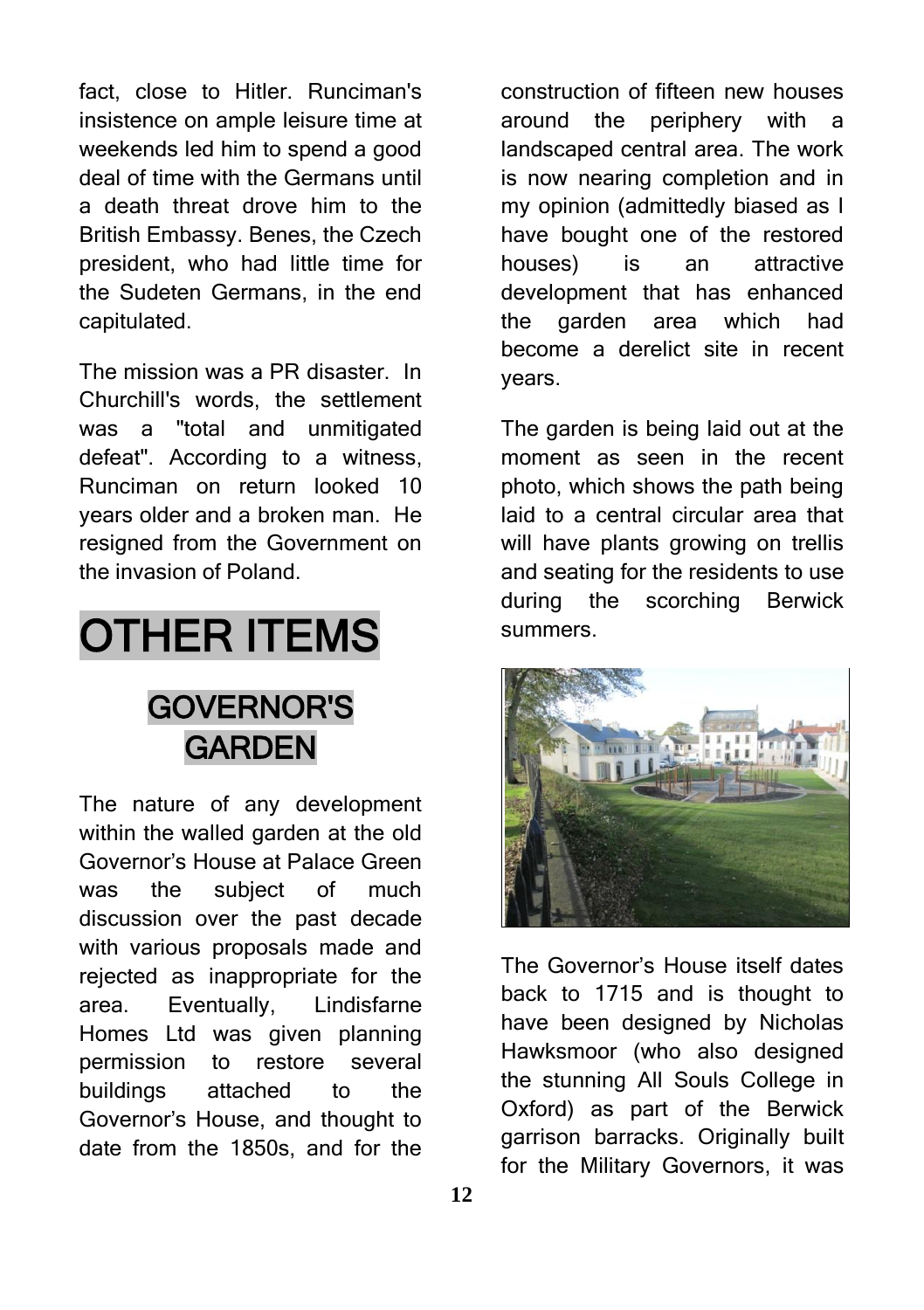apparently little used by them over the years and by 1815 was converted into rooms for officers.

The house and garden was sold to George Carr round about 1840, who built a brew house and malting barn in the gardens and let off another part as a timber yard.

By 1849 the house was being used as a boarding school for girls then Carr sold off the house and yard to Patience Johnson in 1855 who continued the brewing business as the Tweed Brewery.

This survived until 1934 when it was taken over and traded under the name of Berwick Breweries until the late 1950s although brewing had ceased by then and the site was used simply as a bottling plant. In recent years the site was part of the Lindisfarne Mead business with a pottery, museum and other activities.

The site itself goes back a long way and under the walled garden are the remains of an early mediaeval Carmelite Friary, which is one reason why the central area has not been built on.

#### John Webster

### NEIGHBOURHOOD PLANNING UPDATE

It's a long slow process to produce a Neighbourhood Plan with no paid staff, but hopefully worth it once fully adopted following referendum, independent examination and adoption by NCC as legally part of the development plan.

Progress is being made, and some grant assistance is helping. The process of applying for grants and indeed determining which grant packages are appropriate for us is, in itself, a time consuming task.

One round of public consultation back in February this year helped to decide on the topics to be covered, and recently an initial vision with aims and objectives has been compiled by the steering group and made public. In the meantime necessary evidence is being gathered by working groups for each topic to help substantiate our draft policies – such evidence includes housing needs assessments (coordinated by the Housing Working group) and updated character appraisals (coordinated by the Built Environment working group). Draft policies will go out for further public input sometime next year hopefully.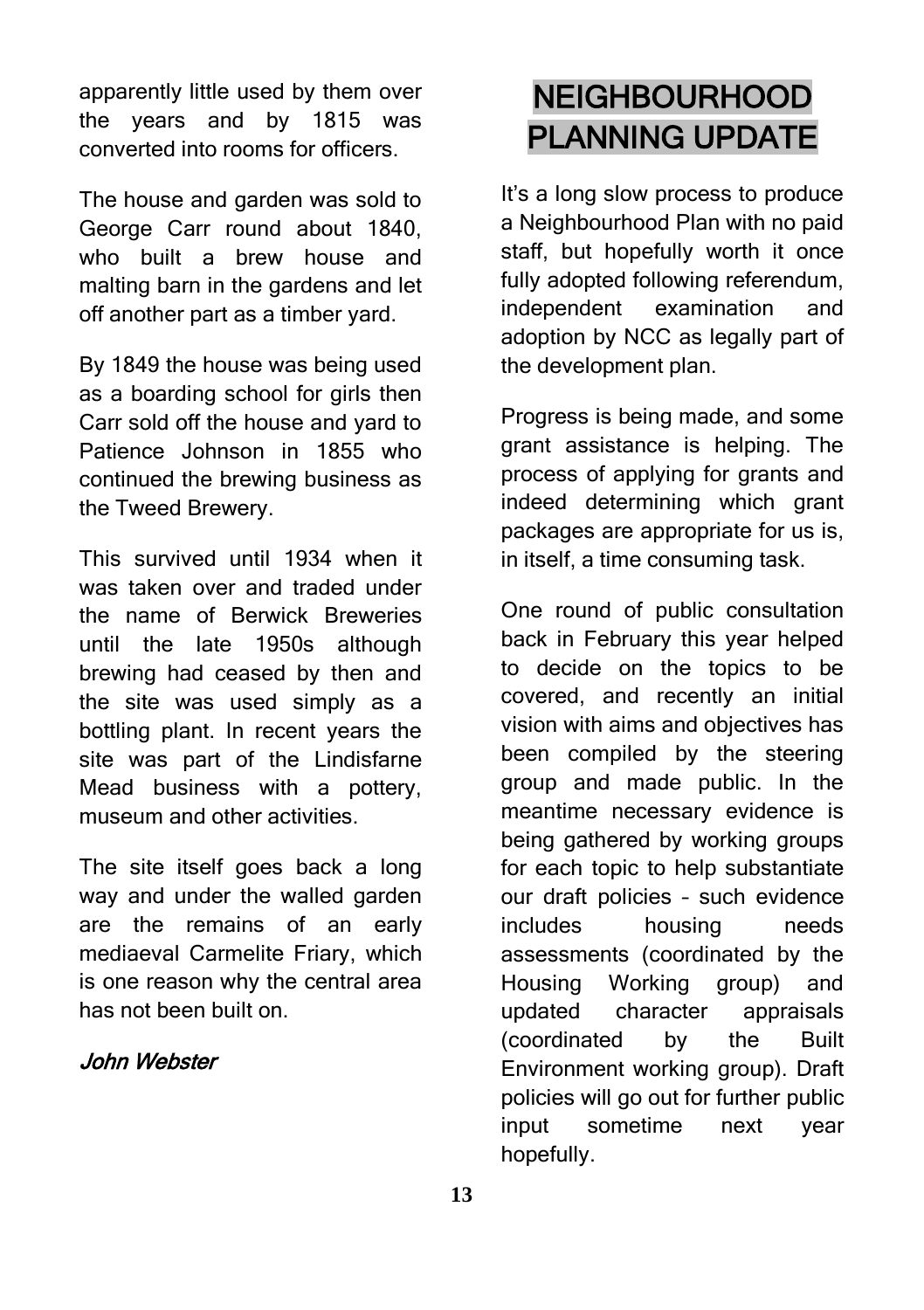The Built Environment working group may be of particular interest to Civic Society members. This group has gathered relevant data on existing heritage assets, potential for new local listings and is currently trying to determine the extent to which the Plan can make policies pertaining to the public realm - a somewhat grey area in terms of the regulations.

The Built Environment group aims to produce policies that offer more detailed protection for heritage assets, beyond the Core Strategy, and also more detailed urban design policies to help ensure that new development is sympathetic with the local environment and heritage assets in particular.

Policies will also, hopefully, promote positive change for areas of public realm, much of which is currently highway land of some sort.

#### Elaine Paterson

## **CAPTAIN FRANCIS MARTIN NORMAN R.N. J.P.**

### **DONOR OF THE CASTLEGATE FOUNTAIN**

**"Deliver this to Mr. Hewitt in the right Lancaster battery, and get back as soon as possible." "Get back," I thought; "shall I ever get there?" as I ran off to execute my mission.**

This was the instruction to Norman, then a young midshipman, at the height of the battle of Inkerman during the Crimean War. It meant crossing an area of about 400 yards 'across which from several directions and several sources were flying shot and shell of all sorts - about midway I passed a shell lying on the ground and fizzing away in a manner far from agreeable.' The message though was delivered and he got back.

Earlier he had been on the brink of what would have been a desperate encounter when stationed on a hillock with a naval detachment in reserve with orders to engage the enemy with cutlasses should their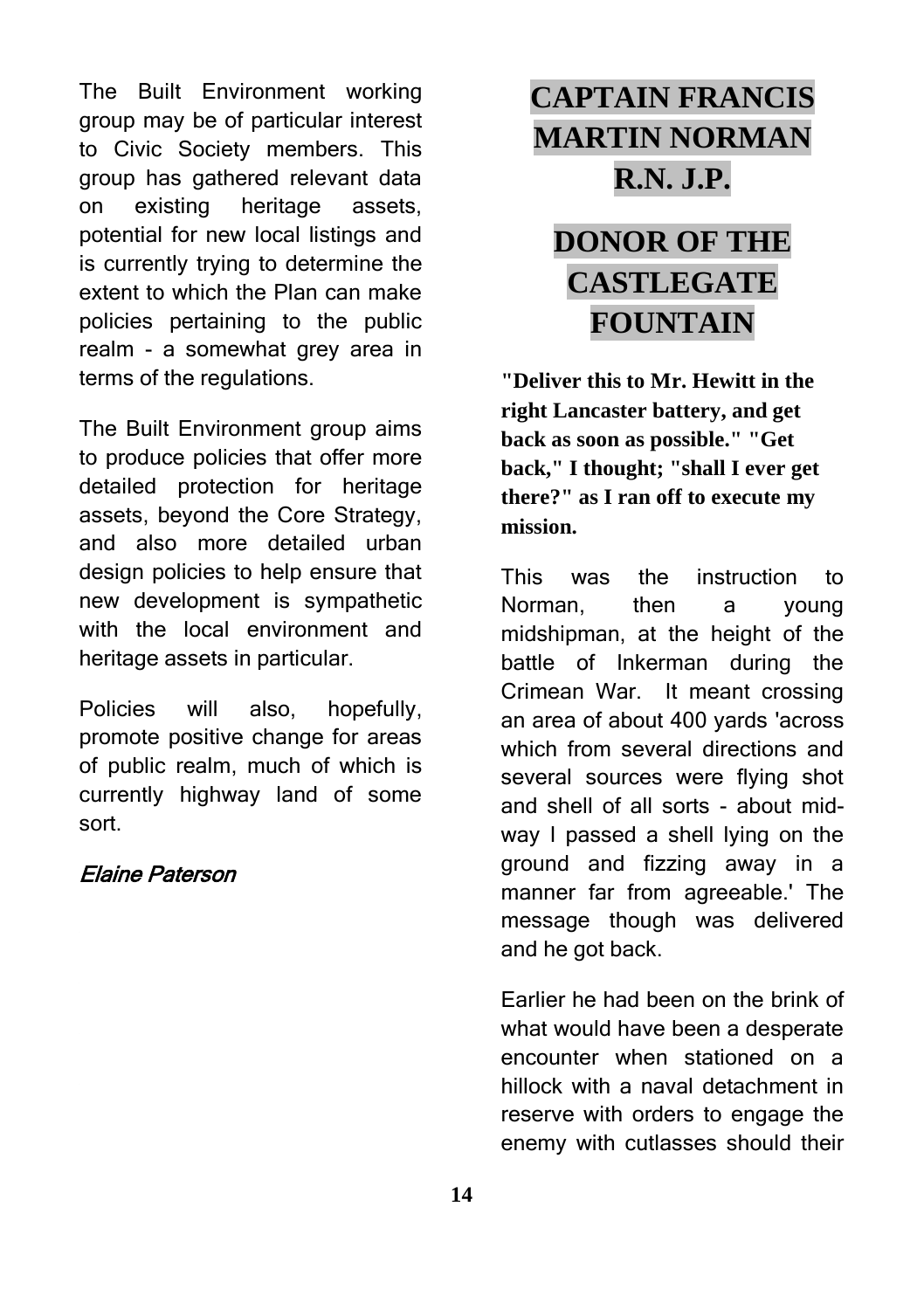troops force their way that far. Fortunately, no engagement took place or, as The Berwick Journal observed, Captain Norman might never have seen Berwick. As it was he survived without a scratch and was awarded the Inkerman clasp to add to his Crimean medal.

His Crimean experience left a deep mark. When in the trenches before Sebastopol, he never forgot sights such as that outside a hospital marquee where there was 'a heap of amputated limbs with boots and stockings on, and as he was gazing at the gruesome sight a surgeon came out from the tent and threw some more limbs past him on to the heap as if they were just a lot of old bones.'

Though he returned from the Crimea unscathed he was wounded in an action in the Chinese War when, with a string of small boats towed up the Canton river to try to put a shore battery out of action, he was shot in the throat by a gingal, a swivel-musket capable of firing hundreds of small bullets or slugs. It bled profusely but turned out less serious than it first looked.

Retired from the navy, Captain Norman came to Berwick, which he came to call the Home of his adoption, living at Cheviot House,

and for the next forty years devoted himself to service to the town. He had two spells as Mayor and two as Sheriff and for some while was the Borough's senior magistrate. In 1903 he was made an Honorary Freeman. Some saw in him traces of a 'quarter-deck manner, but, as a friend observed, 'if this were taken to mean brusqueness or impatience, nothing was further from his nature - he was full of old-time courtesy, precision, punctuality, scrupulous observance of obligations and performance of duties - (and expecting the same of others).

He came to take a keen interest in the history of the town, publishing a pamphlet on The Old Bridge while Mayor. In it he was against any plan to alter it except under the guidance of a competent engineer. At that time there had been talk of widening it.

Later he published his official guide to 'The Fortifications of Berwick-upon-Tweed', written mainly for the benefit of visitors. His literary ability was evident in his journalism and books where his interest in archaeological and scientific matters was a prominent theme. One of his books, 'At School and At Sea' opened with his time at Harrow, which he can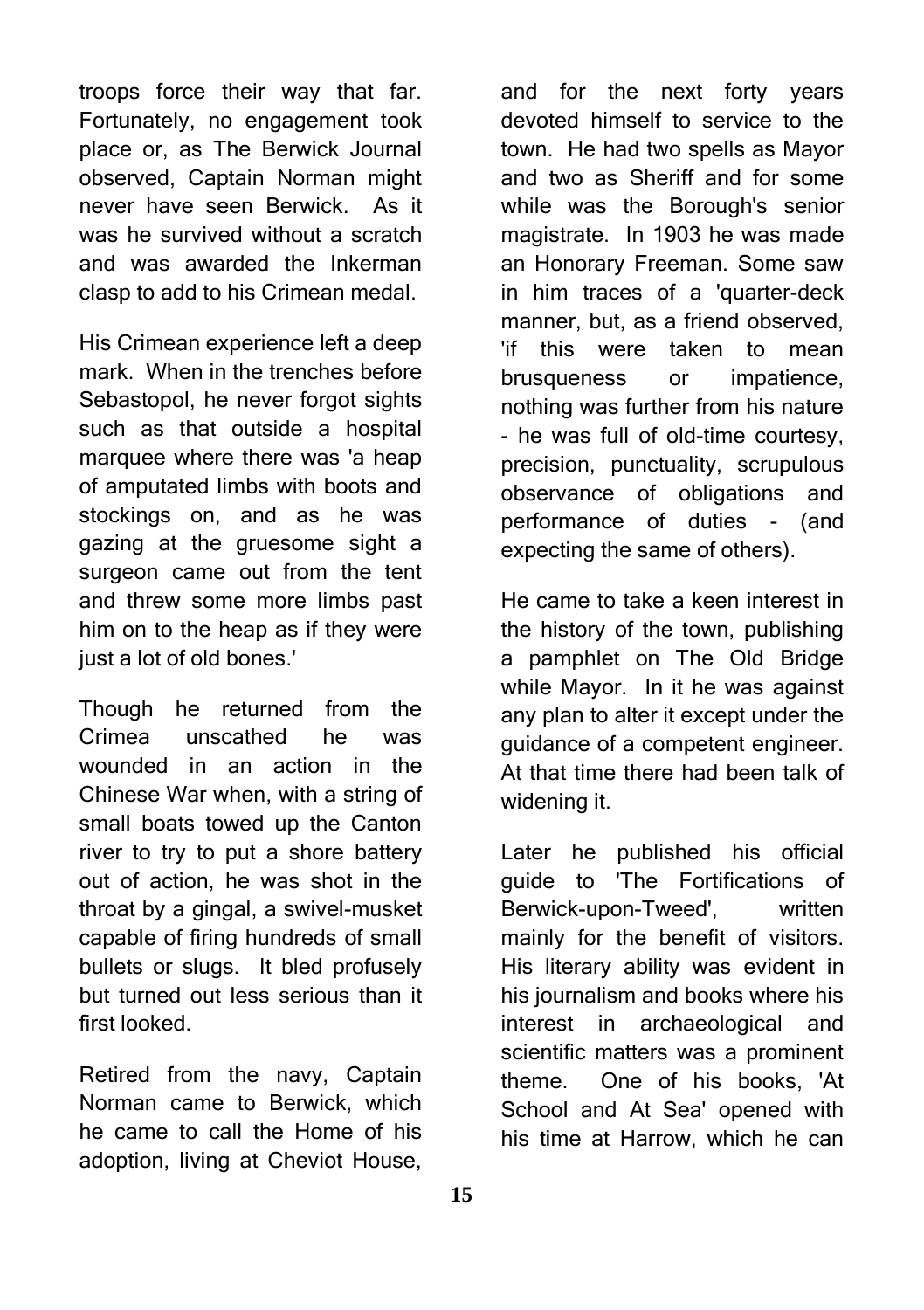barely have left before being dispatched to the Crimea.

He did too give regular talks, sometimes on the Crimea. He recalled a most oddly discoloured cloud on the horizon which he was convinced was an infectious miasma of a kind that caused cholera. That was at one time quite a widespread view. On the continent artillery was sometimes deployed to disperse such noxious clouds. On a different occasion he took part in a demonstration arranged by the Spittal postmaster, an early enthusiast for the telephone, to demonstrate its working. He emerged from the Town Hall's billiard room; where he'd been put on his own, to announce to the company that he had indeed heard a voice on the line.

A deeply committed Christian, he was presented in 1911 with an illuminated address by the four parishes of the Borough as a mark of gratitude for his work for the church, one aspect of which was his Bible classes for groups of youths held at his home. On one occasion he presided over a gathering of a large number of Tweedmouth children, under the auspices of the Sunday School Union, and had to announce the

unfortunate choice of hymn: 'Here we suffer Grief and Pain'.

By the time of the outbreak of The Great War he was one of a small band of surviving Crimean War veterans and had come to be regarded very much as Berwick's Grand Old Man. He continued to take a keen interest in the town, being strongly critical of the wartime use of the Cumberland Bastion which he saw as being 'hooliganed'. He died in October, 1918.

#### Michael Cullen

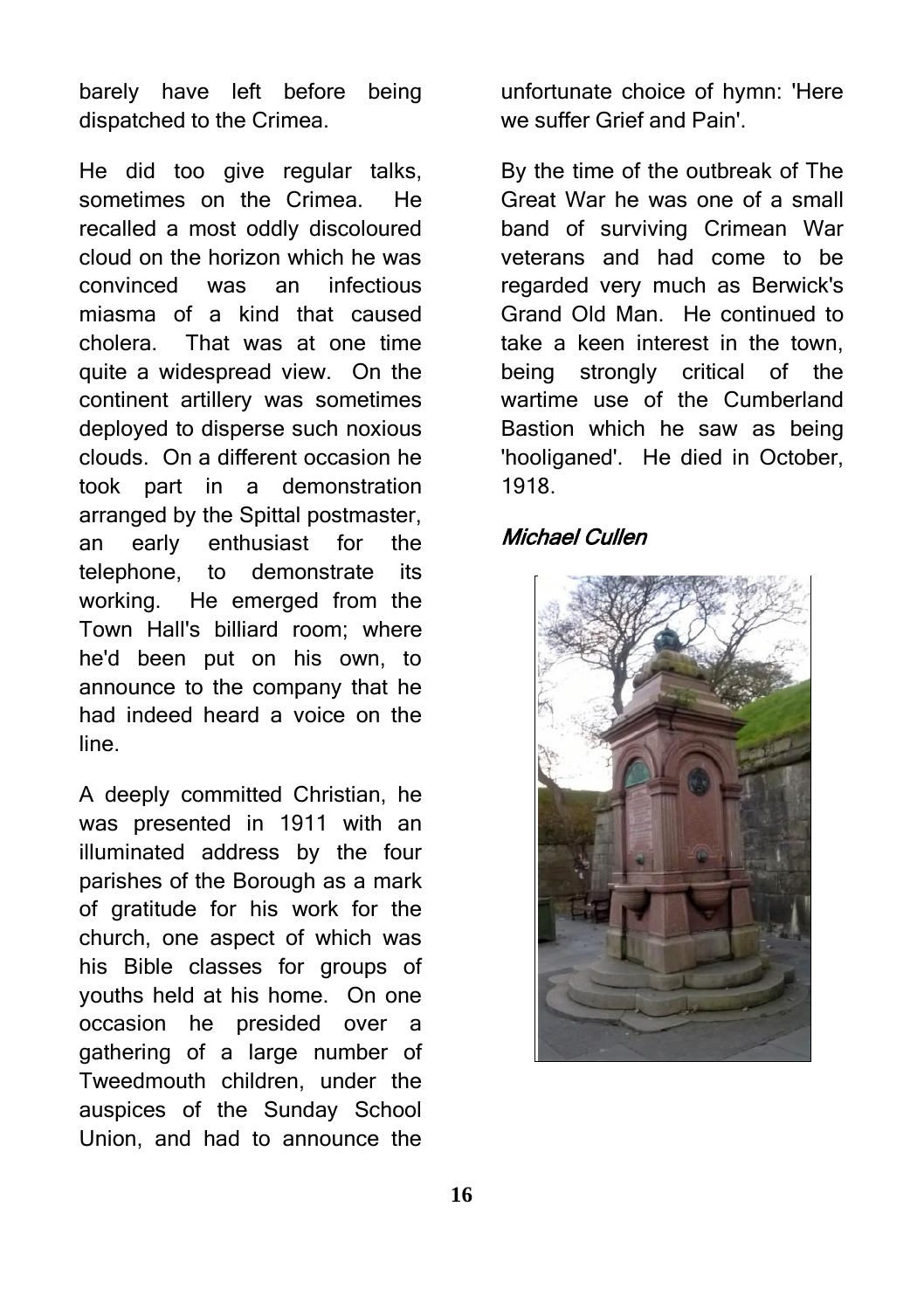### THE MAIN GUARD



The Main Guard has had a successful season over the June/July/August/September open period. There was a total of 5,249 visitors. Our sales of books, leaflets etc. made £467.45 and donations totalled £632.29.

The Guild and Governors Exhibition in the Officers Room was carried on, with a few additions, for a second year. The interest and complimentary appreciative comments seemed to be even better this year than last and stewards had many interesting conversations with visitors. The History of A Garrison Town Exhibition in the Soldier's Room was completed with Jim Herbert producing the fifth panel on the modern era. The room had the additional interest of panels from The Building Study Group concerning Bridge Street completed in 2011.

We are very grateful to all the stewards - particularly those who sign up for regular slots. Many find stewarding very enjoyable and we should welcome more members agreeing to do this. Marion Mead has done a great job in looking after the Main Guard finances and publications again this year and our thanks go to her.

The renewal of the Society's base in the Main Guard with English Heritage has just been signed. It is hoped that we can, in the future, take advantage of the surrounding grass area and the underground cellar adjacent to the building.